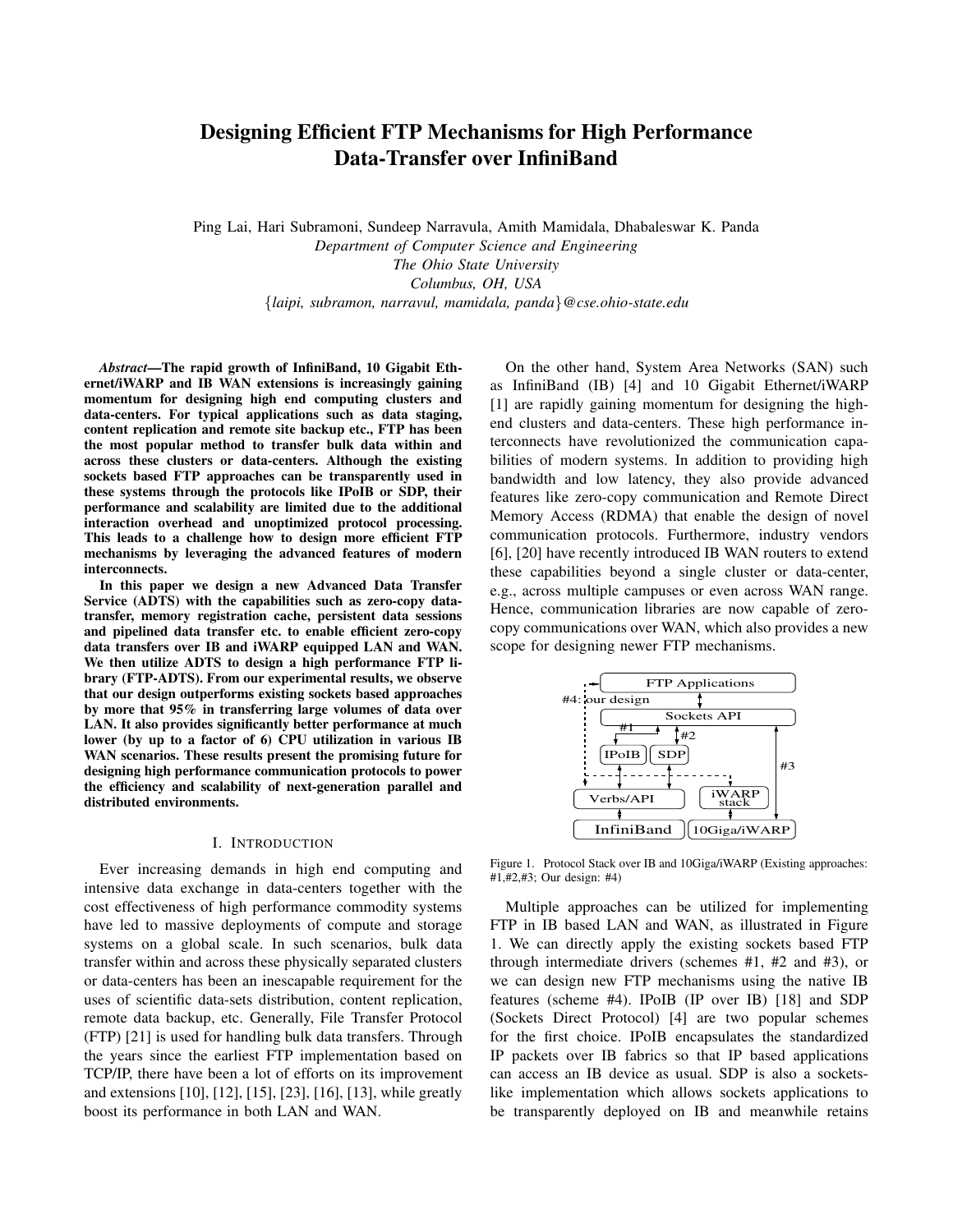

(a) Peak Bandwidth of Communication Protocols (b) Latency of GridFTP with Various Tuning (c) Throughput of GridFTP with Various Tuning

Figure 2. Performance of Current Generation Communication Protocols and GridFTP

most of the native performance. These two schemes require no modifications on existing FTP implementations, but at the cost of losing significant native performance. We can observe this in Figure 2(a) where native IB verbs with DDR (expected peak bandwidth of 16 Gbps) switch achieve much higher bandwidth as compared to other protocols. Moreover, the performance for FTP, e.g., GridFTP, using IPoIB and SDP with various tunings (discussed in detail in Section II) lead to poor performance compared to that achieved at the network level.  $1$  This leads to a challenge whether FTP mechanism can be designed to maximize the possible benefits of IB and IB WAN for high performance data transfer.

In this paper, we take on this challenge and design a novel zero-copy FTP for bulk data transfers across WAN. We first design a generic high performance Advanced Data Transfer Service (ADTS) layer that support zero-copy communications, and on top of that, we design the FTP client/server library named as FTP-ADTS. The primary contributions of our work are listed as follows:

- Design an Advanced Data Transfer Service (ADTS) that leverages zero-copy capabilities of modern interconnects to perform efficient bulk data transfers, with further optimizations such as memory registration caches, persistent data connections and pipelined data transfers
- Leverage ADTS to design a high performance zerocopy FTP library
- Provide a robust and inter-operable mechanism to support both the zero-copy capable clients and the traditional TCP (or UDP) clients
- Study the performance benefits of our design in the current and emerging high performance environments including both IB LAN and WAN scenarios, and compare it with the current designs available in the literature

Our experimental results show an improvement of up to 95% in latency of transferring large files in LAN as compared to IPoIB (TCP or UDP) based approaches. Further, we demonstrate that for WAN with high network delays, our approach performs significantly better than the existing approaches. We also observe that it achieves peak transfer rates at significantly lower (up to 6 times) CPU utilization.

The remainder of this paper is organized as follows: Section II discusses the motivation in detail, and Section III gives an overview of IB and IB WAN. In Section IV we present our design of ADTS and FTP-ADTS. We evaluate and analyze the performance in various scenarios in Section V, describe the related work in Section VI, and summarize the conclusions and possible future work in Section VII.

## II. DETAILED MOTIVATION

We have seen in Section I that the TCP or UDP adapted protocols (e.g., IPoIB or SDP) cannot achieve good performance in IB based systems. In this section, we take GridFTP as an example to show the application level limitations by these adaptations.

While running GridFTP through IPoIB and SDP in an IB cluster, we used various well know tunings [11] to improve the performance. Experimental setup are as described in Section V. Figure 2(b) and 2(c) compare the file transfer time and throughput (for *get* operation) with increasing tuning levels (e.g., the legend of "TCP buffer size + block size" means that the tuning on MTU, parallel streams, TCP buffer size and transmission buffer size are all applied). It can be observed that GridFTP over IPoIB performs very badly without any tuning, while it is gradually improved with more and more tuning. For the case of using SDP as the underlying protocol, we only measured the performance with all the tunings enabled. Its performance is not much better than that of using IPoIB, which means that the low-level networking benefits of SDP seen in Figure 2(a) are not fully translated into FTP-level benefits. (Therefore, in Section V, we only compare our design and the existing designs over IPoIB.) Overall, we see that the traditional sockets based FTP is not capable of utilizing the benefits of IB either over IPoIB or SDP. This drives us to leverage the native advanced features, e.g., the zero-copy capabilities of modern interconnects in this work, to design more efficient approaches.

<sup>&</sup>lt;sup>1</sup>The 10Gigabit Ethernet has the similar peak bandwidth as IPoIB with DDR. We will not discuss this in the following sections, as we focus on the IB based environment in this paper.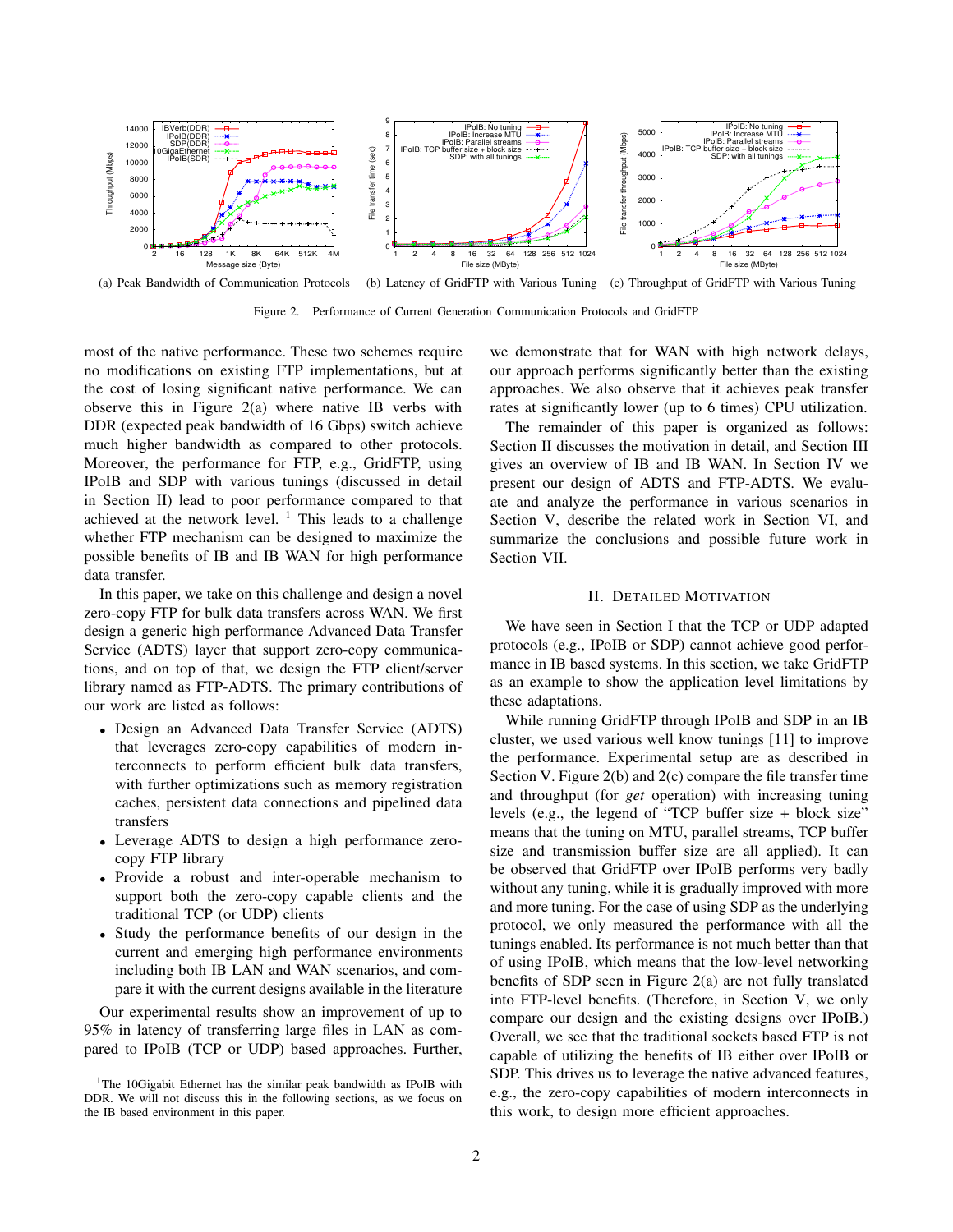# III. INFINIBAND AND INFINIBAND WAN

In this section we present the background on InfiniBand and InfiniBand WAN. InfiniBand Architecture (IBA) [4] defines a switched network fabric for interconnecting processing nodes and I/O nodes, using a queue-based model. It has multiple transport services including Reliable Connection (**RC**) and Unreliable Datagram (**UD**), and supports two types of communication semantics: Channel Semantics (Send-Receive communication) over RC and UD, and Memory Semantics (Remote Direct Memory Access - RDMA communication) over RC. Both semantics can perform zerocopy data transfers, i.e. the data can directly be transferred from the application source buffers to the destination buffers without additional host level memory copies.



Figure 3. Clusters Connected with Obsidian Longbow

**InfiniBand Range Extension with Obsidian Longbows:** Obsidian Longbows [6] primarily provide range extension for InfiniBand fabrics over modern 10 Gigabit/s Wide Area Networks (WAN), supporting IB traffic at SDR rates (8 Gbps). The Longbows work in pairs, establishing pointto-point links between two clusters with one Longbow at each end of the link as shown in Figure 3. The Longbows unify both the networks into one InfiniBand subnet which is transparent to the InfiniBand applications and libraries, except for the increased latency added by the wire delays. Typically, a delay of 5 *us* is expected per each km of wire length in WAN. The Obsidian Longbow routers provide a web interface for each to specify the delay. We leverage this feature to emulate cluster-of-clusters with varying degrees of separation in our experiment.

It is to be noted that in this paper we use IB-WAN routers from Obsidian. However, such routers are also available from other vendors such as BayNetworks [2].

#### IV. DESIGNING EFFICIENT FTP MECHANISMS

In this section we describe the details of our zero-copy FTP design. We present the ADTS design followed by the FTP-ADTS library design.

# *A. Architecture of the Proposed Design*

Figure 4 presents the overall architecture of the proposed design. Utilizing the advanced networking capabilities of modern interconnects, we first design a generic Advanced Data Transfer Service (ADTS) layer which has the network and transport functionalities to support high performance zero-copy data transfers as well as the traditional TCP or UDP based data transfer. We then design the FTP-specific functionality and interface on top of ADTS, which is named as FTP-ADTS. (Note that ADTS layer can be reused for other applications by appropriate porting.) These two layers are described in detail in the following.

# *B. Designing Advanced Data Transfer Service*

As shown in Figure 4, ADTS consists of several components that handle different tasks.

Depending on the network equipment, clients may be capable of performing zero-copy data transfer or only support the TCP or UDP based communication. Once the type of transport protocol (channel) is negotiated, the *Data Connection Management* component initiates a connection to the remote peer using the corresponding transport. This channel selection can be adapted dynamically on a per client connection basis to handle different kinds of clients, thus improving robustness and interoperability. In addition to zero-copy, TCP/IP and UDP/IP channels, the DATA Transport Interface provides scope for enabling support for other emerging transports for next generation architectures.

*1) Design of Zero-Copy Channel:*

**Design Alternatives:** As mentioned in Section III, we have two possible alternatives for zero-copy design: (i) Memory semantics using RDMA; (ii) Channel semantics using Send and Receive.

RDMA based data-transfer requires allocating and registering buffers on both the source and the destination nodes. The sender initiates the data-transfer by specifying the destination buffer address. It is known that RDMA based approaches [17] achieve better latencies. However, they have three significant drawbacks. Firstly, the target RDMA buffers need to be pre-allocated, registered and the address information need to be communicated to the source process before they can be used. Further, the flow control in RDMA communication is explicit. i.e. the sender can initiate data-transfers only after receiving explicit notification of buffer availability. Secondly, since RDMA operations do not involve remote node CPU, notifying the completion of datatransfers to the remote node requires to send additional messages that based on send-recv, which adds more overhead. And finally, in IB WAN environment, the latency benefits of RDMA seen for small messages are dominated by the actual network delay. Hence it offers no superior benefits over send/recv in these scenarios.

On the other hand, send/recv mechanism shows good benefits. Firstly, zero copy benefits of send-recv mechanism are identical to those seen with RDMA, i.e. the remote data can be directly received to the FTP buffers without kernellevel buffering. Secondly, send-recv mechanisms support easy flow control. For example, the receiver can use SRQ [4] to post buffers when needed automatically. It eliminates the need for explicit flow control. This benefit can be quite significant on IB WAN links because the sender is not throttled due to lack of buffers on the remote node.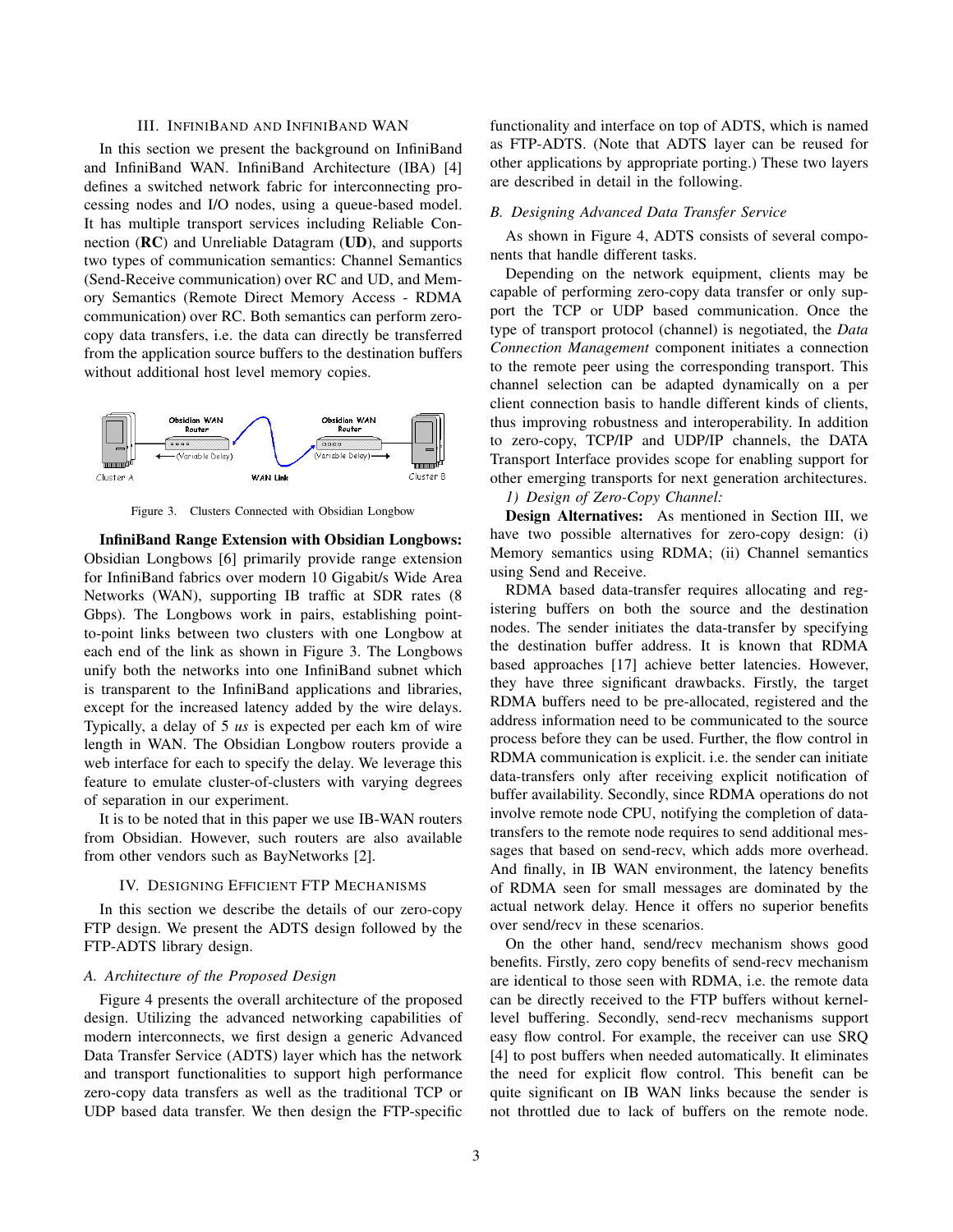

Figure 4. Proposed FTP-ADTS Architecture (Shaded boxes are design components focused in this paper)

In addition, as mentioned in Section III, the InfiniBand's send/recv communications can be used over both the RC and UD transports. Due to these benefits, we utilize send/recv for our design<sup>2</sup>. We will describe the details in the following.

**Send/Recv based Design:** Once the client and server negotiate the use of zero-copy and the appropriate connections are setup by the *Data Connection Management* component, the channel is marked for zero-copy data transfers. As aforementioned, we need to handle flow control and buffer management.

Each buffer that the underlying layer (IB or iWARP) accesses needs to be registered and pinned in memory. In order to alleviate this overhead, the *Buffer/File Management* component keeps a small set of pre-allocated buffers. Part of the data is first read into these buffers while additional buffers are being allocated and registered as needed. The buffers that are allocated on-demand are unregistered and released on completion of the data transfer.

Unlike the sockets interface where the underlying kernel TCP/IP stack performs the flow control, the ADTS needs to perform explicit flow control to support zero-copy operations. i.e. data cannot be sent out unless the sender is assured of buffer availability on the receiver. In our design, we perform our flow control on the receiver side by using SRQ as discussed earlier. This enables the ADTS to push the data out of the source node at a high rate.

In certain scenarios, the end nodes might not be capable of processing/storing the incoming data at a good rate<sup>3</sup>, so it is necessary to throttle the sender. We use a flow control fall back mechanism to throttle the sender as needed.

## *2) Design Enhancements:*

In order to further improve the performance of ADTS, we use the following optimizations: memory registration cache and persistent sessions, and pipelined data transfers.

**Memory Registration Cache and Persistent Sessions:** While we pre-allocate a set of buffers to speed up processing, the buffers need to be registered for use. This in turn impacts the performance. Existing libraries such as MVAPICH [5] amortize the registration cost by avoiding multiple registration/deregistration calls for multiple transfers on the same buffers, which is popularly known as registration cache. We apply the same technique here.

In typical FTP data transfers, each file is transmitted on a different data-connection, which incurs multiple data connection setup costs. In this situation, memory registration caching would not help significantly to reduce the registration overhead. In order to alleviate costs, we enable persistent data-sessions that keep data connection and the associated buffer alive during the transfer of multiple files. The maximum number of files to be transmitted on a given connection is negotiated in advance and the connection is not closed until all of them are transferred or the connection becomes idle. This approach also allows for efficient use of buffers and memory registrations which boosts the performance significantly.

**Pipelined Data Transfers:** In order to maximize the utilization of both the network bandwidth and the local disk bandwidth (or the local file system being used), the ADTS is designed with two threads. The network thread deals with processing of network related work queues, completion notifications, flow control etc., while the disk thread handles the reads and writes from/to the disk. With this multithreaded functioning, all data transfers are packetized and pipelined and hence better performance is obtained.

# *C. Design of FTP-ADTS*

Figure 4 shows the basic architecture of our FTP client/server library (*FTP-ADTS*). It utilizes the lowoverhead zero-copy ADTS layer to provide high performance FTP transfers. The top level FTP Interface deals with the rest of the features needed for the FTP library. It provides a basic user interface to enable all client interactions. Other

<sup>&</sup>lt;sup>2</sup>Note that RDMA operations support one-sided data-transfer which can be highly beneficial for certain kinds of applications even in IB WAN scenarios. However, in the context of this paper, zero-copy send/recv based mechanisms are more beneficial.

<sup>&</sup>lt;sup>3</sup>Note that in the context of high performance FTP transfers, it is reasonable to assume that the end-nodes are capable of sustaining high IO bandwidths.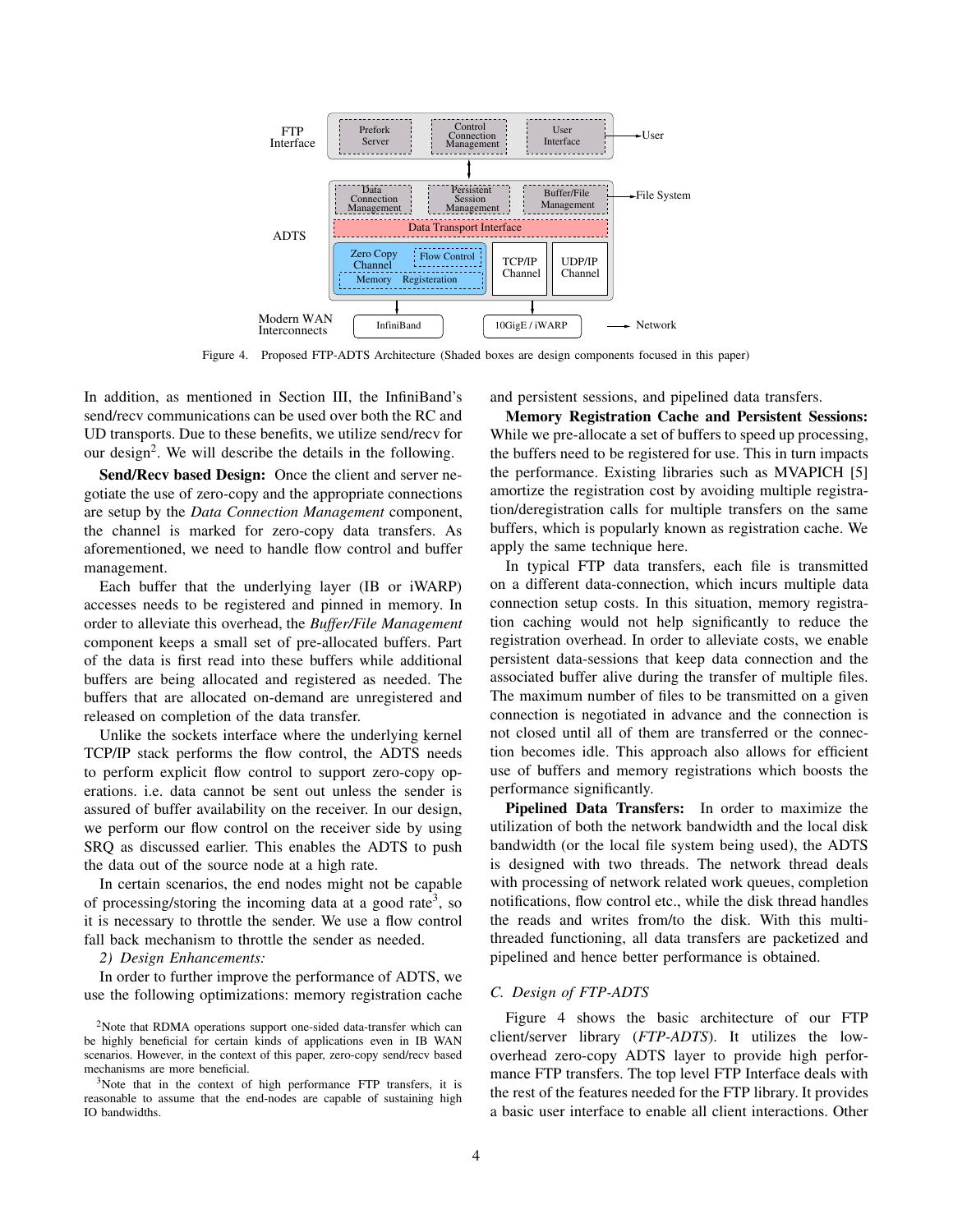

Figure 5. FTP Performance in IB LAN

main components are described as follows.

*1) Control Connection Management:*

Based on the user provided information, the client FTP engine initiates a socket based control connection to the remote server. This is used to relay all control information such as FTP commands and error messages. In addition, it is also used to negotiate the Active/Passive modes (PORT/PASV commands in the FTP specification [21]) and transport protocols to be used for data-transfers. Hence, clients that are capable of zero-copy transfers can benefit from higher performance. To enable this, we require the zero-copy capable client to send an additional command TPRT (Transport PRoTocol) advertising its transport preference. Once this negotiation is complete, the ATDS layer initiates the appropriate data connection.

# *2) Prefork Server:*

Multiple parallel connections to the FTP server is a common scenario in most large data-centers. In order to efficiently support such parallelism, we design our FTP server as a multi-process server. The main FTP server daemon forks multiple processes for different clients. Further, the server maintains a small pool of pre-forked processes efficiently to handle bursts of requests.

#### V. EXPERIMENTAL RESULTS

In this section, we present the experimental results. We evaluate the performance of our FTP design in both LAN and WAN scenarios, and further measure the CPU utilization and the benefits of design enhancement. GridFTP and FTP-UDP (we implement a UDP based FTP which has the consideration of unreliable transfers) over IPoIB are utilized as the base case for performance comparisons. We set the TCP window size and MTU size that yield the best performance for IPoIB based on our previous work [19], and did all the tuning as that in Section II.

We use RAM disks for data storage so that there is no disk I/O bottleneck and we can analyze the communication performance more clearly. This is a reasonable simplification in that modern HEC systems or data-centers usually employ high performance parallel or distributed file systems and advanced data storage technologies such as RAID to obtain improved I/O performance.

**Experimental Setup:** We use a cluster consisting of 64 Intel Xeon Quad dual-core processor nodes with 6GB RAM on each node. The nodes are equipped with both IB DDR ConnectX HCAs with OFED 1.3 [7] drivers and Chelsio T3b 10 Gigabit Ethernet/iWARP adapters. The OS used was RHEL4U4. The nodes are divided into *Cluster A* and *Cluster B* that are connected with Obsidian InfiniBand WAN routers as shown in Figure 3.

#### *A. Performance in IB LAN Scenarios*

This experiment shows the basic performance improvement achieved by our FTP-ADTS as compared to FTP-UDP and GridFTP in low-delay, high-bandwidth LAN. We evaluate the client-perceived file transfer time of both *put* (upload) and *get* (download) operations. Since our FTP can been used either over IB or over 10 Giga/iWARP, we measure the performance in both cases and use FTP-ADTS-IB and FTP-ADTS-iWARP to represent them, respectively.

Figures 5(a) and 5(b) compares the performance of *get* operation with varying file sizes. We see that FTP-ADTS achieves significantly better performance for larger file sizes. FTP-ADTS-IB presents an improvement by up to 95% and 181% as compared to GridFTP and FTP-UDP, respectively, and FTP-ADTS-iWARP also provides significant improvement. This indicates that FTP-ADTS can make much more benefits of IB, which is consistent with what observed in Section I. Since FTP-ADTS-iWARP performs a little worse than FTP-ADTS-IB, we will use FTP-ADTS-IB as the representative of our design in the following analysis. We also observe that GridFTP-IPoIB does not perform well for small file sizes, but does better as the file sizes increase. This confirms what has been indicated about GridFTP in [24]. We see the similar trends for *put* operations as shown in Figure 5(c).

## *B. Performance in IB WAN Scenarios*

In order to study the performance in IB WAN scenarios, we evaluate the FTP operations with server and client running on a pair of nodes connected by a pair of Obsidian routers. The distance between them is emulated by varying the WAN delays as mentioned in Section III.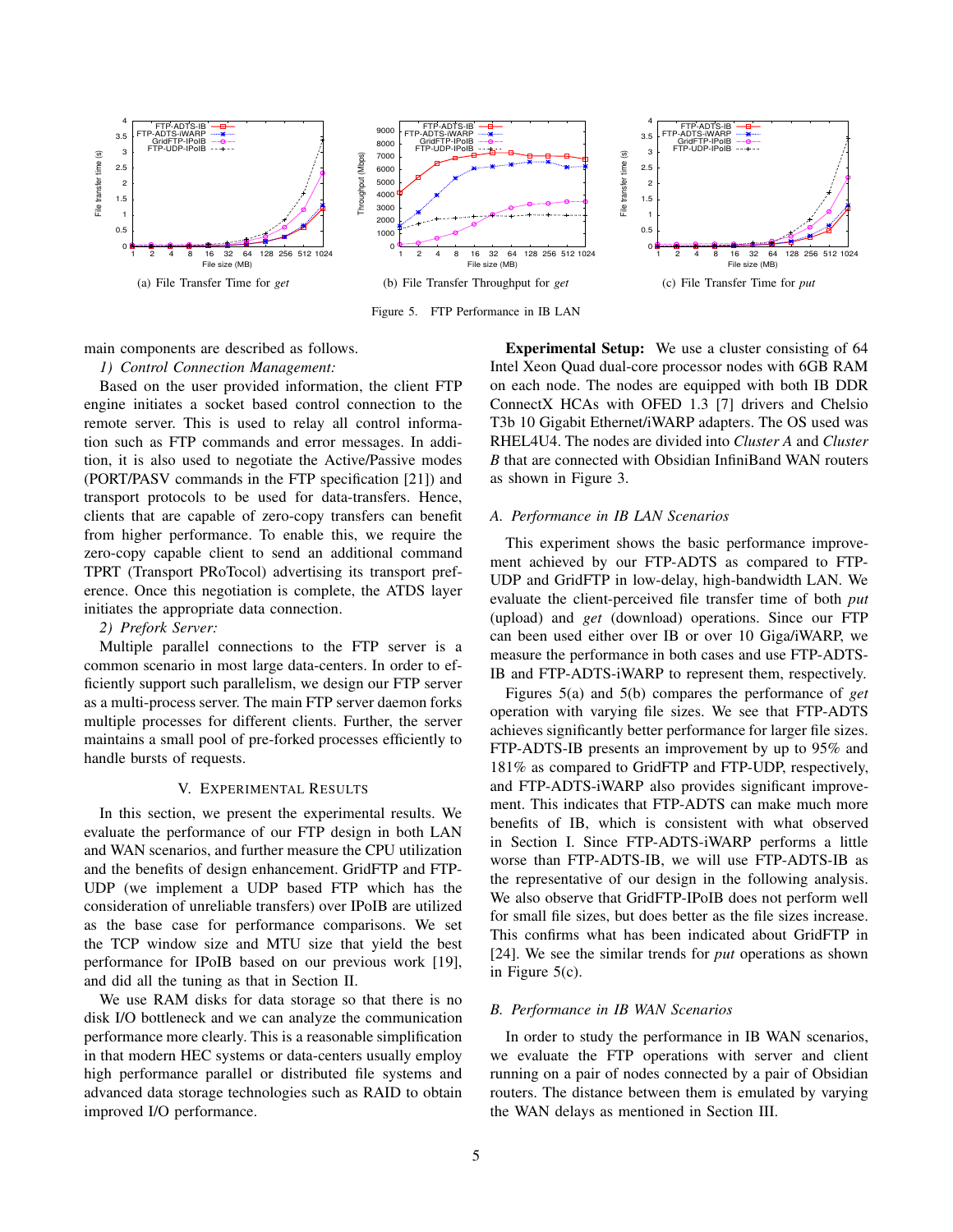

Figure 7. Peak Network Bandwidth with Increasing WAN Delay

**Basic Performance:** We compare the performance of our design, GridFTP and FTP-UDP with varying WAN delays of 0 us (no delay), 10 us, 100 us, 1,000 us and 1,0000us (corresponding to the distance of 0 km, 2 km, 20 km, 200 km and 2,000 km). Figures 6 (a) and (b) present the time for downloading a 32 MByte and a 256 MByte file, respectively. It is obvious that our FTP performs better, especially over high delay network. Particularly, FTP-ADTS sustains performance for larger WAN delays quite well, while GridFTP-IPoIB shows a steep latency increase when the WAN delay arrives 10000 us. The improvement is not only due to the underlying faster zero-copy operations, but also because the network throughput is the bottleneck for IPoIB in WAN where issues such as RTT time and MTU size can severely degrade the performance. Further, although we have done standard TCP tuning and GridFTP parameters tuning, the overhead incurred by the interactions between TCP and IPoIB (especially in WAN) contributes to the performance degradation [22]. Another observation is that here the FTP-UDP performs better than GridFTP. It is well-known that UDP can achieve good performance over high-bandwidth, high-latency networks where TCP has fundamental limitations [3] because of flow control. Due to the space constraints in the paper, we do not show the performance of FTP *put* operations which demonstrates similar trends.

**Detailed Analysis:** We further carried out the following two experiments to demonstrate the fundamental reasons.

First we measure the WAN peak bandwidth of different transports. Figure 7 shows the results for IPoIB (including TCP/IP and UDP/IP) and IB verbs (including RC and UD) as WAN delays increases. It is to be noted that Obsidian



Figure 8. IB RC Bandwidth with Increasing WAN Delay

routers currently support SDR (8Gbps) link only. We can see that IB verbs achieves the stable highest bandwidth through the whole range of delays (RC and UD have the same bandwidth because the very large messages used elliminate the limitation of reliable management in RC [19]), while the TCP/IP bandwidth drops fast when the delay is high, which is consistent with the degradation in GridFTP performance. On the other hand, although the UDP/IP bandwidth with smaller delays is lower than the TCP/IP, it shows no significant degradation as the delay increases. It is even better than TCP/IP when the delay is high ( $>= 10000$  us). This is because that UDP can swamp the network by firing many successive packets, but TCP is not capable of saturating available bandwidth due to congestion control and flow control. (Please note that researchers have shown that TCP bandwidth over longer pipes can be improved by techniques such as multiple parallel streams. While this improves the bandwidth performance, this also needs additional resources at the end nodes. We intend to study the impact of parallel zero-copy protocol and parallel TCP/IP streams in future.)

The second experiment is to characterize the impact of packet size. Usually, larger packets are preferred for better use of the link bandwidth. We claim that our design is benefited from the use of very large packet size (i.e. 1 MByte) in IB send-recv operations, while IPoIB is limited by the largest packet size of 64 KByte. In this experiment, we vary the packet size of IB RC verbs (which is used in our design) and measure the bandwidth. From the results shown in Figure 8, we observe that the bandwidth for small and medium messages becomes progressively worse with increasing network delays. This demonstrates that some of the benefits in our design can be attributed to the use of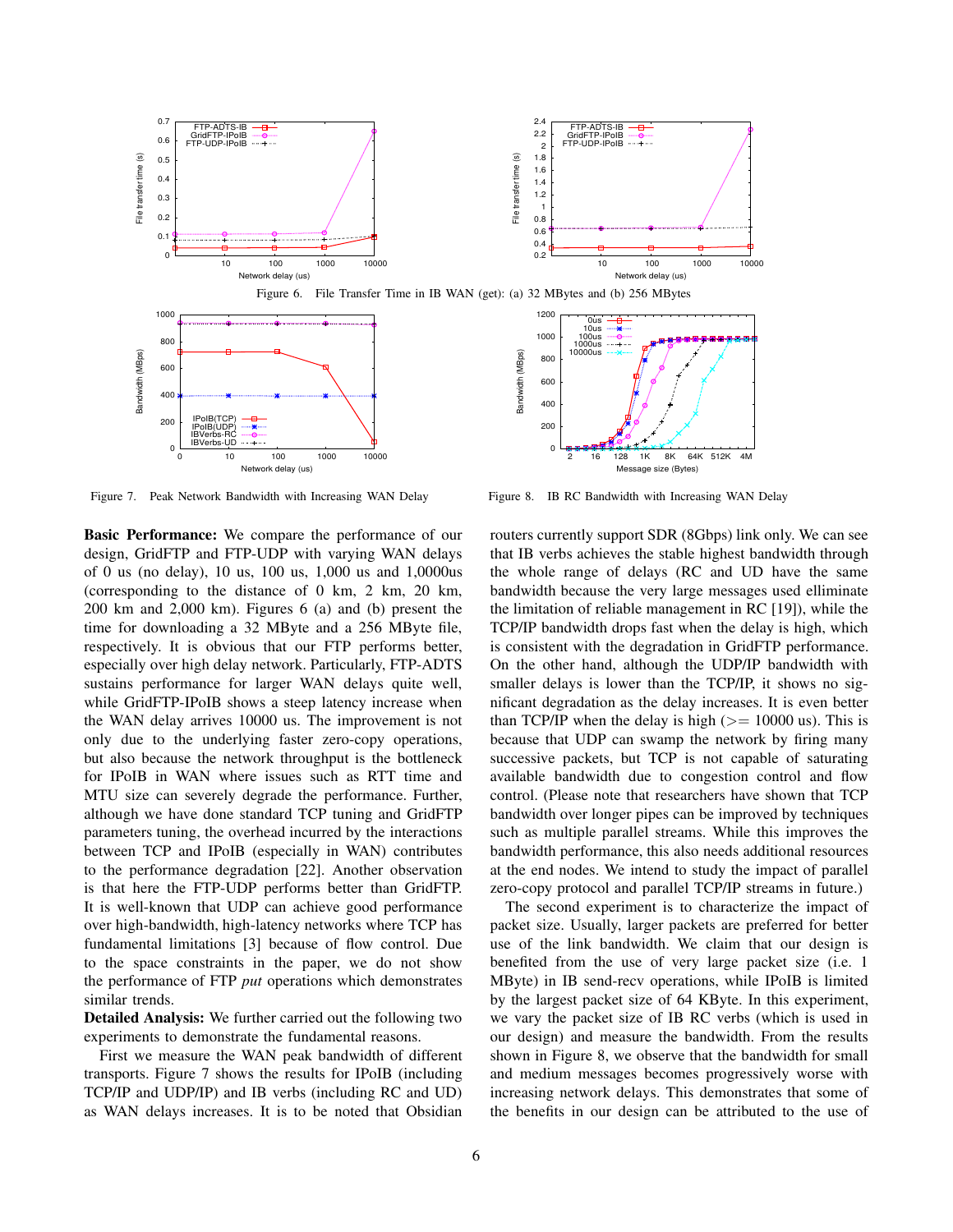

large packet sizes.

# *C. Performance of Multiple File Transfers*

In some data-center scenarios such as site replication, mirroring, etc., FTP is used to transfer multiple files. We evaluate the performance of site replication in this section.

We measure the performance of FTP-ADTS and FTP-UDP (since we already observed that FTP-UDP is better than GridFTP over the high-delay IB WAN links, we only use FTP-UDP here) using a zipf [26] trace. This trace has a high  $\alpha$  value with an average file size of about 66 MB. The average amount of time to replicate this trace over WAN is shown in Figure 10. We see that the FTP-ADTS speeds up the data transfer by up to 65%. This presents that the FTP-ADTS is a promising candidate for some real applications. We also observe that the time in both cases increases for very large network delays. This is due to the fact that here the zipf trace consists of a large number of smaller sized files that could degrade the WAN performance.



Figure 10. Site Replication over IB WAN using FTP

# *D. Benefits in CPU Utilization*

TCP or UDP based communications often suffer from the added CPU utilization for TCP(UDP)/IP stack processing [9]. Particularly, at sender side, the data is copied into kernel's socket buffer before being sent out, and at receiver side, the data is also copied to kernel's buffer before being written to the destination disk. While the sender side overhead can be alleviated by utilizing the *sendfile* system call, the receiver side overhead is usually unavoidable.

Figures 9 (a) and (b) show the normalized CPU utilization (the total percentage of CPU time being used on our 8-core system) at server and client, respectively, while performing multiple back-to-back large file *put* operations. As expected, the GridFTP and FTP-UDP over IPoIB uses a significant amount of CPU on both the server and the client for additional data copies. On the other hand, FTP-ADTS has much lower CPU utilization due to the use of zero-copy protocol. Further, we observe that the CPU utilization of GridFTP client is very low, which demonstrates the benefits of using *sendfile* to reduce one memory copy on the client side. FTP-UDP does not show such trends since UDP can not use this optimization. Overall, our approach requires fairly smaller amount of CPU time for all file sizes, therefore is more scalable than the IPoIB based designs.

## *E. Benefits of the Design Enhancements*

In this experiment we detail the benefits of design enhancements (seen in Section IV-B2).

We break up the performance of the FTP-ADTS while transferring a set of small files into Connection time (*Conn*) and Data Transfer time (*Data*). Figure 11 shows this breakup with varying number of successive file transfers in two cases: (i) *Basic*: with all optimizations disabled and (ii) *Opt*: with all optimizations enabled. We clearly observe the following two trends: (i) pipelined data transfers, buffer reuse and memory registration caches improve the performance significantly (upto 55% improvement for the transfer of 16 files of size 1MB) and (ii) the use of persistent sessions improves the connection setup time considerably, i.e. the cost of initiating the connections is incurred only once instead of incurring on a per transfer basis.

## VI. RELATED WORK

Researchers have investigated FTP from multiple angles including security, performance, distributed anonymous FTP and extensibility [12], [14]. The extension to support IPv6 and transfer files over Network Address Translators (NATs) is introduced in [13]. In [10], the authors have proposed GridFTP which performs efficient TCP based transfers through the use of multiple streams for each transfer. Also, scientists aimed to improve multiple file transfers using SCTP multistreaming, parallel transfers [16]. The use of UDP based transfers has been explored in [15], in order to overcome some of the limitations in TCP.